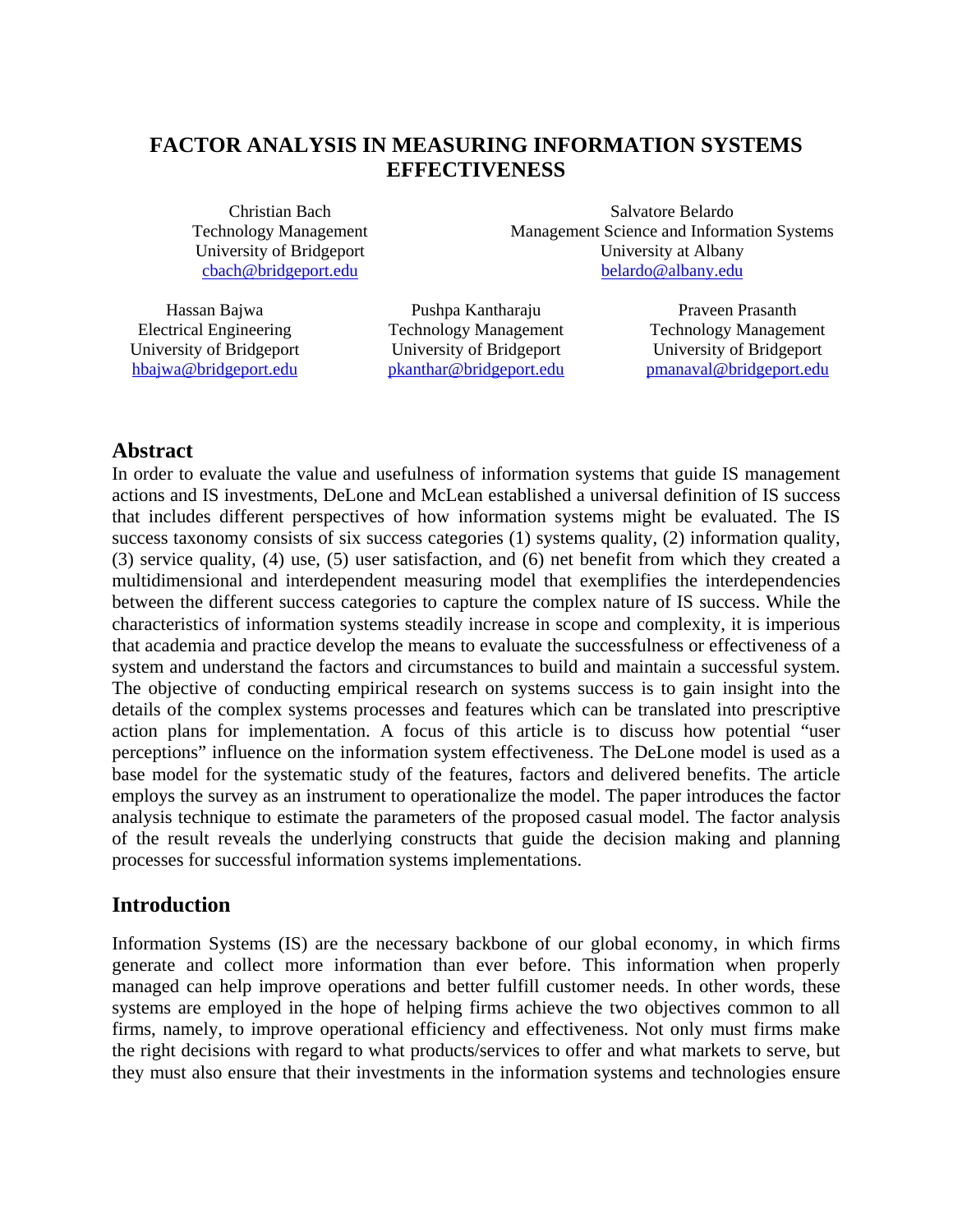that they are competitive in their industries. Put another way, investments in IS/IT must ultimately improve performance and deliver value to the firm. Improvements as such cannot be implemented without the intrinsic knowledge and understanding about the system's current status and equally about the changes that might ultimately be useful. However, as information technology (IT) has advanced with ever more promising and exciting new features and capabilities, there has been a move away from traditional data processing applications to more strategic information systems (IS) applications.

As such the focus of the work reported on in this paper is directed towards the systematic study of IS success factors and the delivered benefits to users and organizations as defined by Delone and McLean [1, 2]. In their model, the success or effectiveness construct of information systems consists of multi-dimensional factors that interact with users, interactions that can be measured and translated into practical action. In order to operationalize the Delone McLean model it was necessary to either develop or employ an already developed and validated instrument. In this case the instrument employed is a survey previously employed by Miller and Doyle (1987). In their excellent article in MIS Quarterly [3], the authors presented the survey instrument and discussed the results of a survey of 276 executives from various financial services firms in South Africa. Their survey instrument, a seventy six (76) question survey which was validated from other studies, was modified to reflect changes that have taken place since their study was conducted over 20 plus years ago.



**Figure 1: Updated DeLone model [2]** 

In the Miller and Doyle study, the authors focused on 21 South African financial service industry firms. Their study consisted of 276 executive users [3]. In this study we report on a survey of 276 individuals as well, but from a number of different industries primarily from Europe (Germany, Switzerland, Austria, France, Italy and Argentina).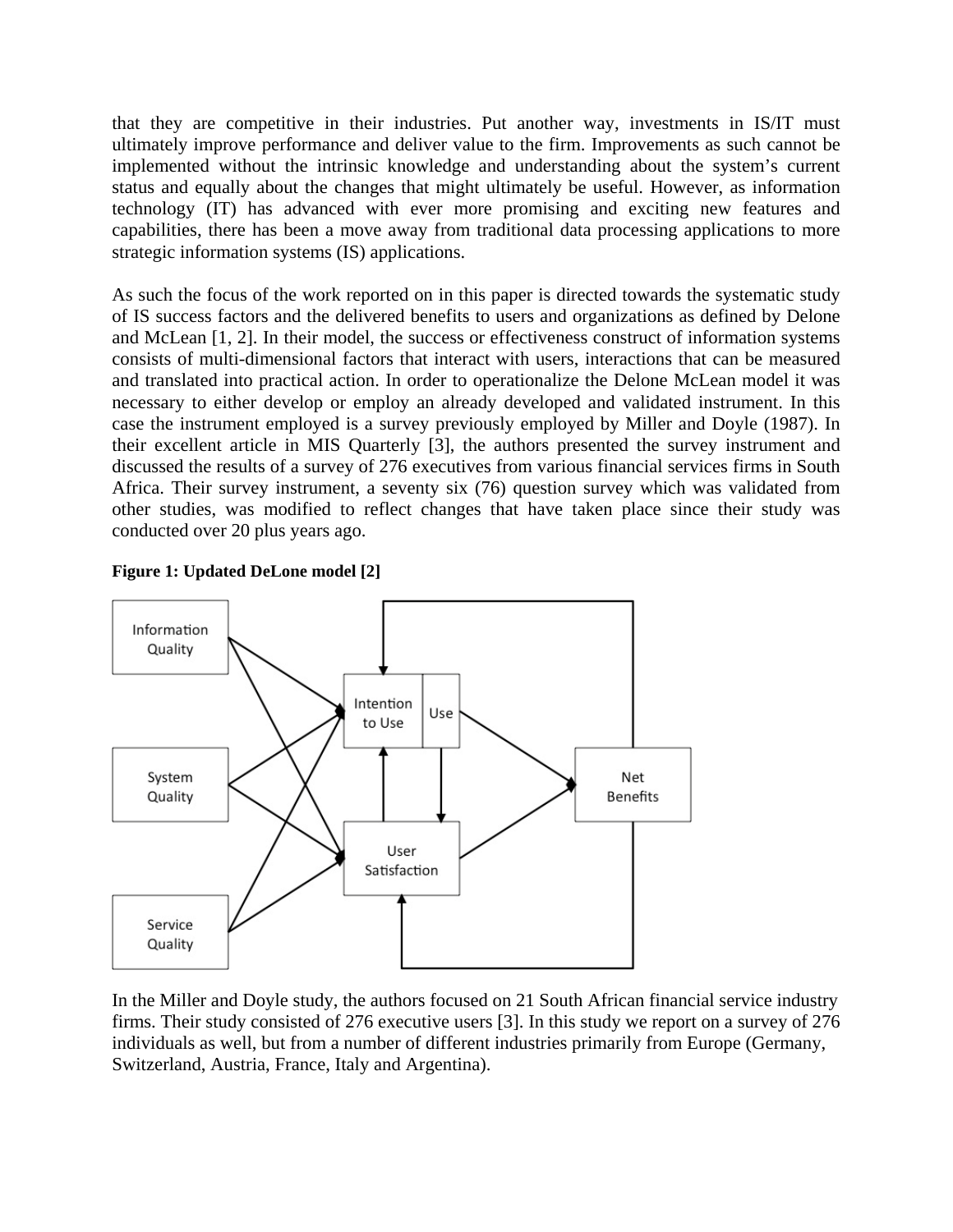Here we examine the results of the answers provided by the main sample consisting of all 276 individuals for performance and compared to the performance results of the Miller article. We are able to compare the changes in attitudes that have taken place over the last 20 plus years concerning what managers believe are the important factors that determine IS success.

## **Result: ISE Factor Analysis**

The objective of the study is to discern the factor structure of a variety of a sample of 276 responses. A series of principal component analyses using varimax rotation were run for 34 questions in the questionnaire (the "performance" responses). The sample consisted of all 276 individuals in the population. Rotated component matrices were conducted. A set of components were found for the set of responses. The factors were defined based on the specific questions that were part of each factor. These defined factors were then compared to the actual intended factors or subscales on the assessment to determine whether the factors that were found are similar to the factors that were intended in the original survey.

A series of analyses was run to understand the internal factor structure within the data set. The primary analysis was a factor analysis, which essentially shows which sets of variables are highly correlated with each other. These correlations, called "factor loadings", measure how close each individual question on a survey correlates to each factor. A factor loading of greater than or equal to .5 is considered strong, so only factor loadings of greater than or equal to .5 were shown in the tables. In each case, several factors resulted from a certain subset of questions on the assessment. These factors were defined based on the specific questions that were part of each factor. These defined factors were then compared to the actual intended factors or subscales on the assessment to determine whether the factors that were found are similar to the factors that were intended in the original survey. Separate tables (importance table not included) resulted from both the importance and performance responses for each of the four principal data sets. The importance score for question 1 was used to determine the x and y coordinates of each point on the scatterplot. Additionally, at the start of the analysis, values for Cronbach's alpha were calculated to assess the reliability of the questionnaires; the scale had values greater than .8 on the entire set.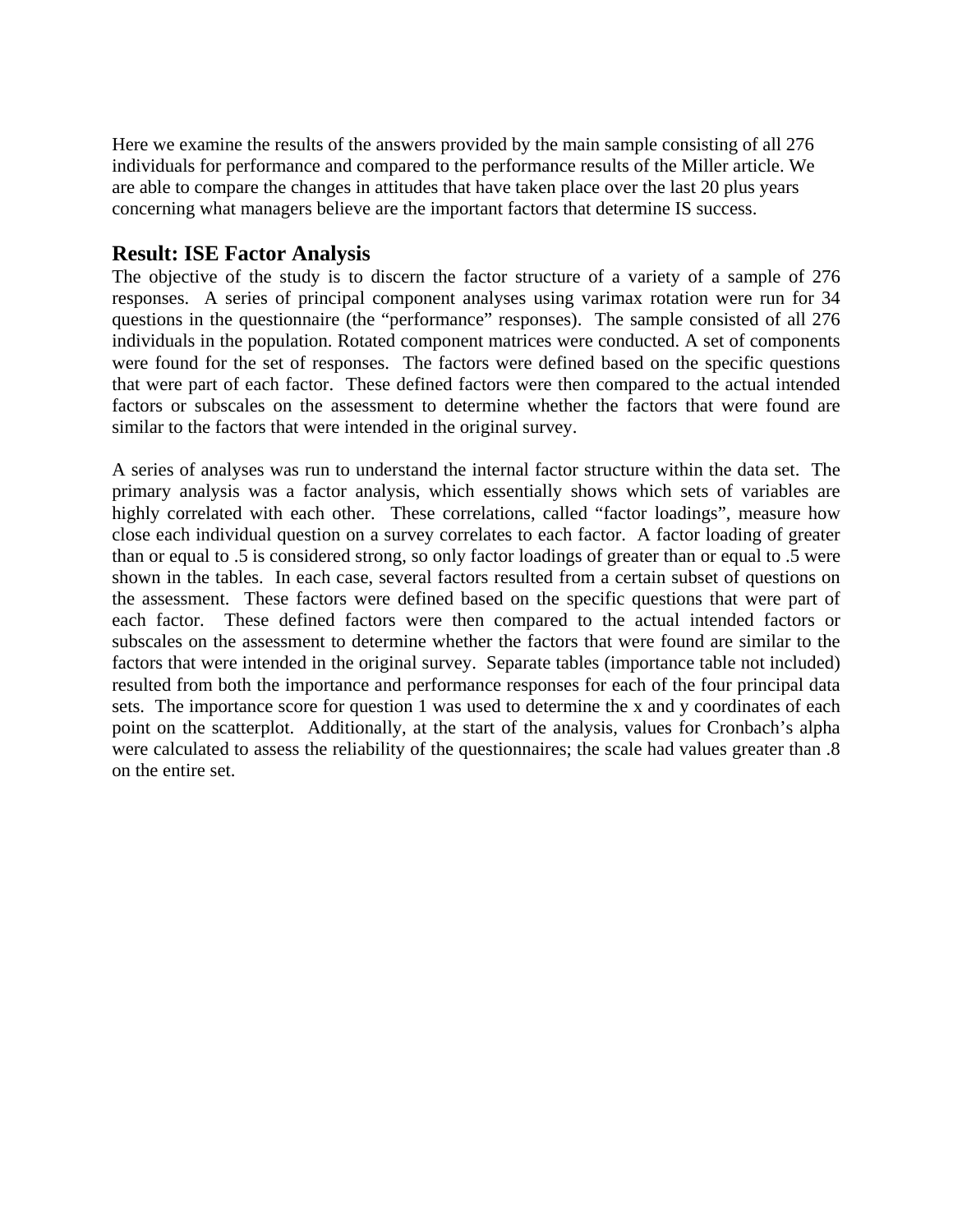## **Analyses of Survey**

Table 1 displays the reliability statistics for both the importance and performance scales for the 276-person sample, which consists of all people in the sample. The performance data is more reliable than the importance data, with a Cronbach's alpha of .953, compared to .872 for importance. However, both scales are clearly reliable at measuring these constructs, as any Cronbach's alpha value above .8 is very good.

| cenability statistics for importance and Periormance |                  |                 |  |  |  |
|------------------------------------------------------|------------------|-----------------|--|--|--|
| Scale                                                | Cronbach's Alpha | Number of Items |  |  |  |
| Importance                                           | .872             | 38              |  |  |  |
| Performance                                          | 953              | 38              |  |  |  |

# **Table 1: Reliability Statistics for Importance and Performance**

Here we report on the more reliable performance results.

#### **Principal Components Analysis with Varimax Rotation (Questions 39-72)**

According to Table 2, which displays a principal components analysis with varimax rotation of the performance responses, eight factors resulted from the second principal components analysis.

#### **The eight (8) components were defined as follows:**

Component 1 – Development of new systems Component 2 – Operations, IS, and applications Component 3 – Development, use, and knowledge of IS Component 4 – IS staff who respond quickly to user requests Component 5 – CEO involvement in developing IS Component 6 – Ability to adapt new systems to a changing environment Component 7 – Sharing user experience in application design Component 8 – Use of external consultants for planning and implementation

With regard to the complete 276-person sample, several factors appear in both the importance and performance sample, which indicate they accurately reflect the factor structure for the entire sample. These include the development of new systems, the CEO's personal involvement in developing new IS systems, use of internal and external co-worker s to implement IS, and user participation in application design. Several other factors are similar to each other as well. Using these factors, one can construct a new version of this survey with distinct subsamples. Several factors on the other hand did not have such clear counterparts between the importance and performance surveys, such as Components 2, 3, 4, 6, 7, 9, and 11 on the importance survey, and Components 2, 3, 4, and 6 on the performance survey. Clearly, although the factor structure differs on the two surveys, with the performance section having a smaller number of factors, there is much crossover in the results.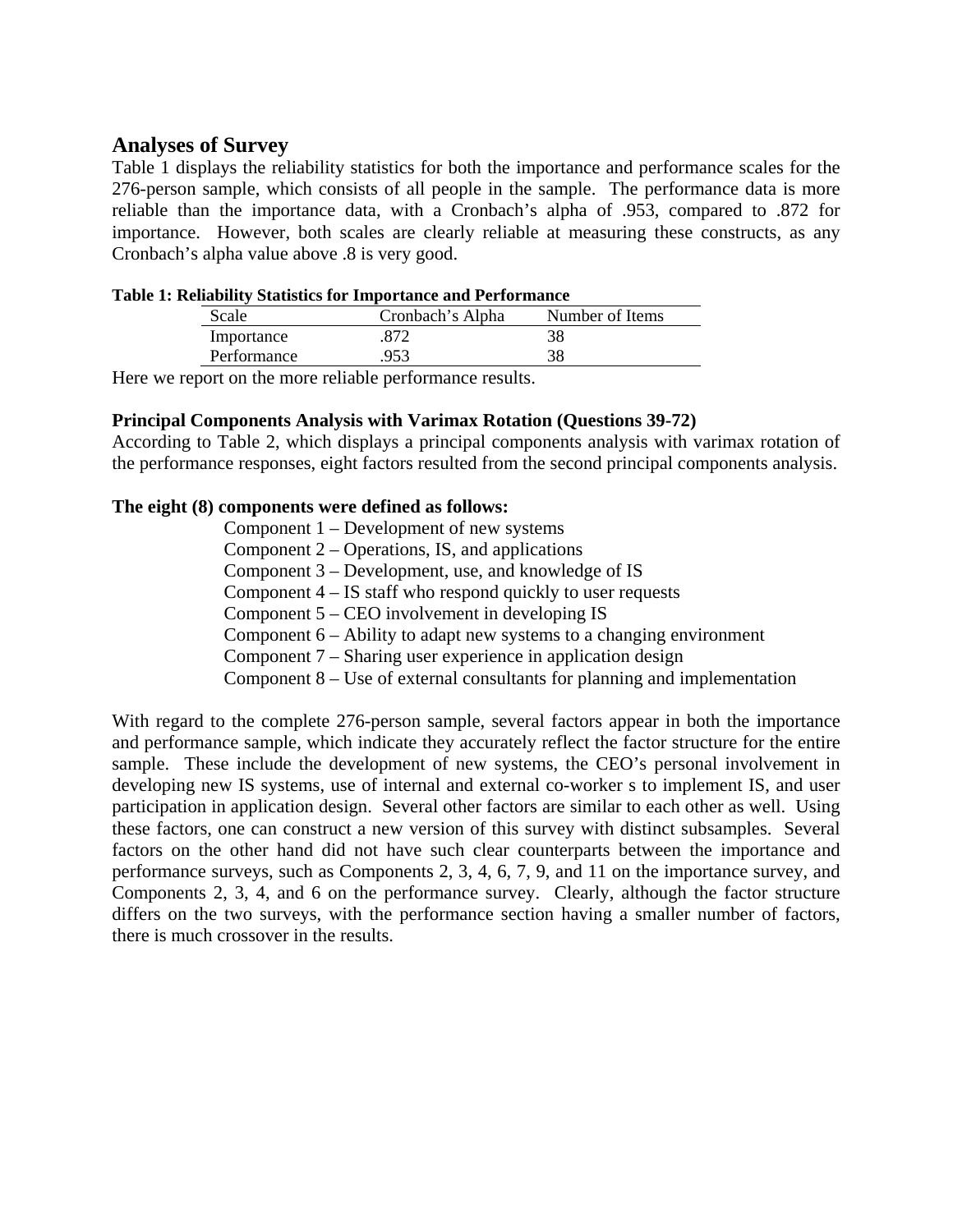# **Table 2: Rotated Component Matrix for Questions 39-76, "Performance" Responses, 276-person sample**

|                                                                                                                                                                       |              | Component |      |   |      |   |      |      |      |      |              |
|-----------------------------------------------------------------------------------------------------------------------------------------------------------------------|--------------|-----------|------|---|------|---|------|------|------|------|--------------|
|                                                                                                                                                                       | $\mathbf{1}$ | 2         |      | 3 |      | 4 | 5    |      | 6    | 7    | 8            |
| Question 75: Development of more Inquiry Systems.                                                                                                                     |              | .814      |      |   |      |   |      |      |      |      |              |
| Question 76: Development of more Analysis Systems.                                                                                                                    |              | .808      |      |   |      |   |      |      |      |      |              |
| Question 74: Development of more Exception Systems.                                                                                                                   |              | .805      |      |   |      |   |      |      |      |      |              |
| Question 73: Development of more Monitor Systems.                                                                                                                     |              | .708      |      |   |      |   |      |      |      |      |              |
| Question 39: Availability, timeliness, accuracy, completeness, relevance, and<br>flexibility of information output (reports, documents, etc.)                         |              | .445      |      |   |      |   |      |      |      |      |              |
| Question 65: Up-to-date information of operational processes.                                                                                                         |              |           | .659 |   |      |   |      |      |      |      |              |
| Question 51: User participation in planning of operations, IS and applications.                                                                                       |              |           | .637 |   |      |   |      |      |      |      |              |
| Question 58: IS is used to increase organizational performance.                                                                                                       |              |           | .566 |   |      |   |      |      |      |      |              |
| Question 64: User applications that make work easier.                                                                                                                 |              |           | .559 |   |      |   |      |      |      |      |              |
| Question 48: User understanding of systems.                                                                                                                           |              |           | .527 |   |      |   |      |      |      |      |              |
| Question 66: User friendly computer applications.                                                                                                                     |              |           | .527 |   |      |   |      |      |      |      |              |
| Question 52: Detailed knowledge of operational processes.                                                                                                             |              |           | .457 |   |      |   |      |      |      |      |              |
| Question 56: Establishment and use of effective IS performance measures.                                                                                              |              |           |      |   | .797 |   |      |      |      |      |              |
| Question 54: Frequent redesign of user applications.                                                                                                                  |              |           |      |   | .613 |   |      |      |      |      |              |
| Question 47: Preparation of a strategic plan for developing IS.                                                                                                       |              |           |      |   | .583 |   |      |      |      |      |              |
| Question 57: Management and users become knowledgeable about IS<br>opportunities and capability of technology.                                                        |              |           |      |   | .533 |   |      |      |      |      |              |
| Question 71: Continuous improvement of IS.                                                                                                                            |              |           |      |   | .469 |   |      |      |      |      |              |
| Question 55: Alignment of IS to new strategy, processes and applications.                                                                                             |              |           |      |   | .468 |   |      |      |      |      |              |
| Question 42: Efficient running of current systems (costs, ease of use,<br>documentation, maintenance).                                                                |              |           |      |   |      |   | .686 |      |      |      |              |
| Question 40: IS staff who know user operations, have positive attitude and can<br>communication to users.                                                             |              |           |      |   |      |   | .609 |      |      |      |              |
| Question 41: Prompt processing of user requests for changes in system.                                                                                                |              |           |      |   |      |   | .544 |      |      |      |              |
| Question 67: Short time for new systems developments.                                                                                                                 |              |           |      |   |      |   | .503 |      |      |      |              |
| Question 46: High degree of interpersonal collaborative competence of IS staff.                                                                                       |              |           |      |   |      |   | .480 |      |      |      |              |
| Question 49: Upper management and CEO involvement in defining and<br>monitoring IS strategy and policies.                                                             |              |           |      |   |      |   |      | .858 |      |      |              |
| Question 72: The CEO plays an important role in the corporate IS steering<br>committee.                                                                               |              |           |      |   |      |   |      | .763 |      |      |              |
| Question 43: Use of steering committee for developing and monitoring IS.                                                                                              |              |           |      |   |      |   |      | .525 |      |      |              |
| Question 61: Attention and commitment to action by upper management and CEO.                                                                                          |              |           |      |   |      |   |      | .507 |      |      |              |
| Question 50: Strategic program in place to identify, collect and analyze<br>information for developing and redesigning strategy, operations and user<br>applications. |              |           |      |   |      |   |      | .474 |      |      |              |
| Question 45: The improvement of new systems development (with respect to user<br>requests, updates, time, cost, quality, alignment).                                  |              |           |      |   |      |   |      |      | .715 |      |              |
| Question 44: User's preparation of proposals of new systems is supported by IS<br>staff.                                                                              |              |           |      |   |      |   |      |      | .698 |      |              |
| Question 53: Frequent reassessment and redesign of strategy and operational<br>processes to adapt to a changing environment.                                          |              |           |      |   |      |   |      |      | .503 |      |              |
| Question 62: Users participate in computer application design.                                                                                                        |              |           |      |   |      |   |      |      |      | .732 |              |
| Question 59: Promoting informal networks such as communities of practice to<br>share user experience.                                                                 |              |           |      |   |      |   |      |      |      | .691 |              |
| Question 63: Users can request applications and services.                                                                                                             |              |           |      |   |      |   |      |      |      | .486 |              |
| Question 60: Frequent evaluation whether users receive the right information in the<br>right form at the right time.                                                  |              |           |      |   |      |   |      |      |      | .439 |              |
| Question 68: Use of external consultants for planning and implementation.<br>Question 69: Use of internal teams for planning and implementation.                      |              |           |      |   |      |   |      |      |      |      | .795<br>.495 |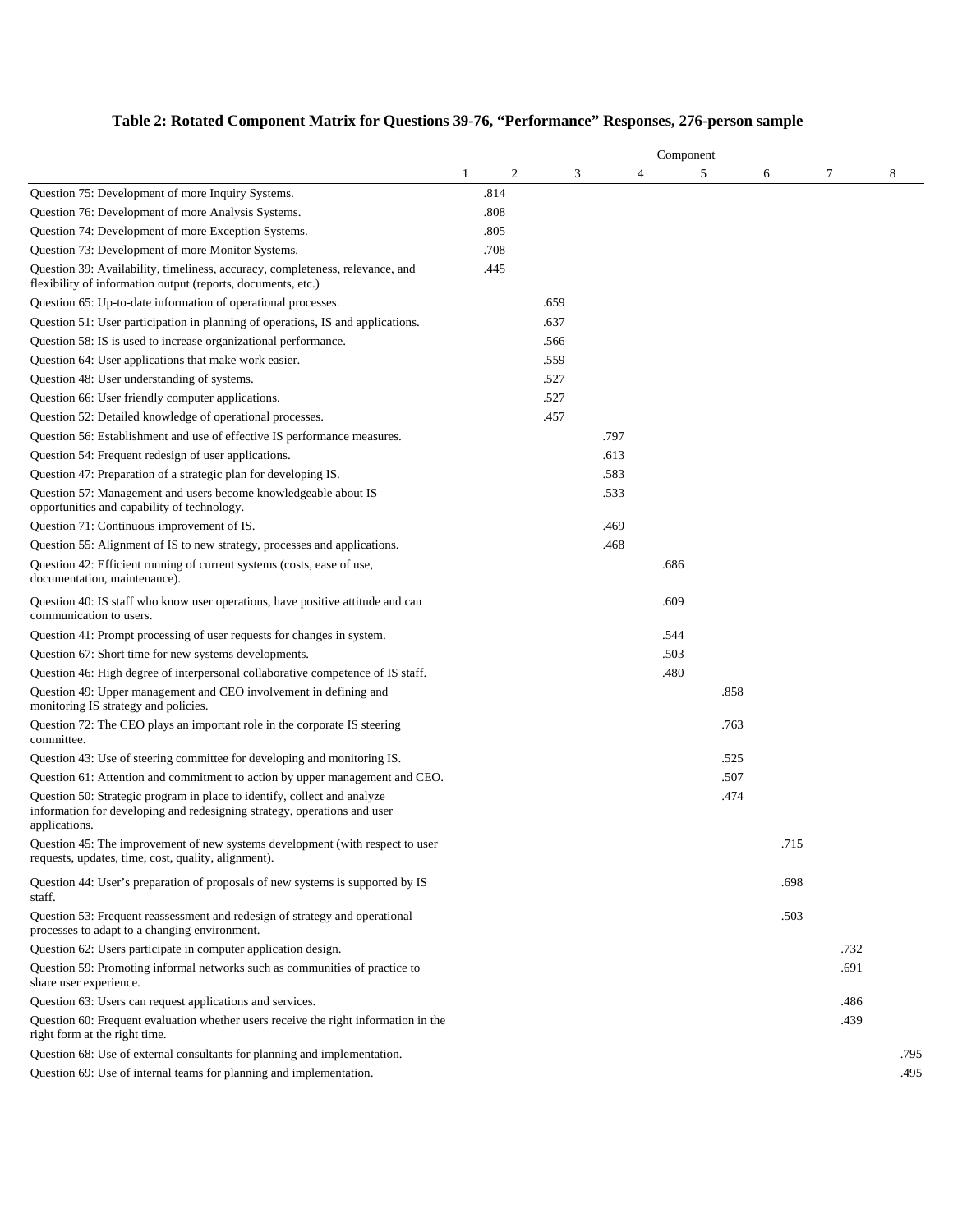| <b>Miller Performance Factors (M1-7)</b>    | <b>New Performance Factors (U1-8)</b>             |  |  |
|---------------------------------------------|---------------------------------------------------|--|--|
|                                             |                                                   |  |  |
| M1: Characteristics of conventional systems | N1: Development of new systems                    |  |  |
| M2: Strategic management issues             | N2: Operations, IS, and applications              |  |  |
| M3: User involvement                        | N3: Development, use, and knowledge of IS         |  |  |
| M4: Responsiveness to new systems needs     | N4: IS staff who respond quickly to user requests |  |  |
| M5: End user computing                      | N5: CEO involvement in developing IS              |  |  |
| M6: IS staff quality                        | N6: Ability to adapt new systems to a changing    |  |  |
|                                             | environment                                       |  |  |
| M7: Reliability of service                  | N7: Sharing user experience in application design |  |  |
|                                             | N8: Use of external consultants for planning and  |  |  |
|                                             | implementation                                    |  |  |

#### **Table 3: Comparison of Surveys**

With regard to the two surveys (consult the Miller 1987 survey), several factors appear in both, which indicate they accurately reflect changes of the factor structure over time. Similarities of factors can be seen in following pairs: (1) M2: Strategic management issues / N5: CEO involvement in developing IS, (2) M3: User involvement / N7: Sharing user experience in application design, (3) M4: Responsiveness to new systems needs, and (4) M6: IS staff quality / N4: IS staff who respond quickly to user requests. Even though similarities exist there is a significant shift in meaning and application of all of the components over time, which indicates that user perception changes in a critical way to which systems needs to be constantly adapted. The significance of M7: Reliability of service diminished probably because systems today are perceived as reliable to which less attention is drawn.

Notably there are the two new components N7: Sharing user experience in application design and N8: Use of external consultants for planning and implementation, which seems to be necessary construct to fulfill N6: Ability to adapt new systems to a changing environment and M4: Responsiveness to new systems needs.

| DeLone                     | Factors               |  |  |  |
|----------------------------|-----------------------|--|--|--|
| Dependent Variables (DV)   | Influencing DV        |  |  |  |
|                            |                       |  |  |  |
| <b>System Quality</b>      | M 1,3,4,5,6,7         |  |  |  |
| • Adaptability             | N 1,2,4,6,7,8         |  |  |  |
| • Availability             |                       |  |  |  |
| • Reliability              |                       |  |  |  |
| • Response time            |                       |  |  |  |
| • Usability                |                       |  |  |  |
| <b>Information Quality</b> | M <sub>2</sub> , 3, 5 |  |  |  |
| • Completeness             | N 2,3,4,5,6           |  |  |  |
| • Ease of understanding    |                       |  |  |  |
| • Personalization          |                       |  |  |  |

#### **Table 4: Factors influencing Dependent Variables in the DeLone model:**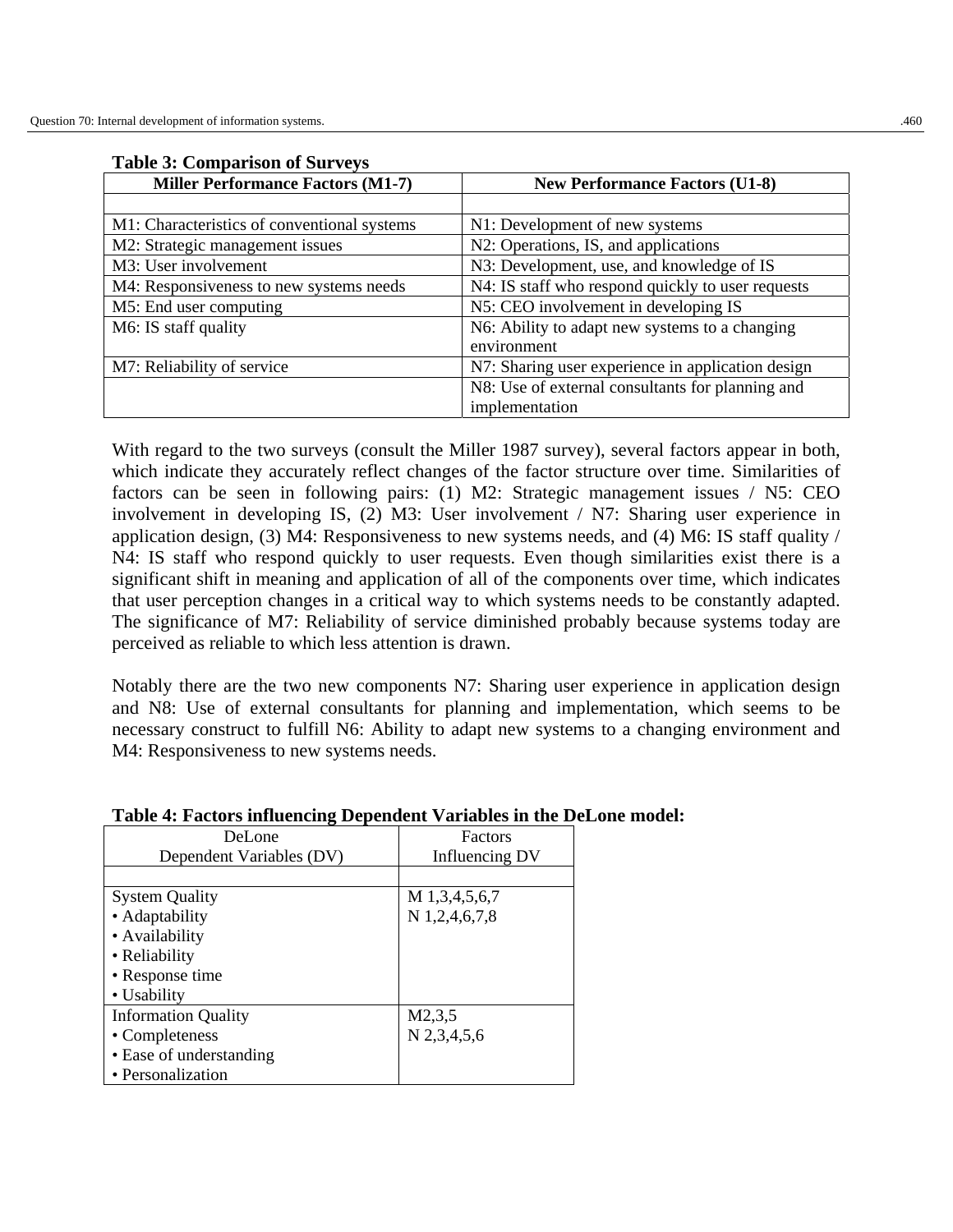| • Relevance                       |                 |
|-----------------------------------|-----------------|
| • Security                        |                 |
| <b>Service Quality</b>            | M 3,4,5,        |
| • Assurance                       | $N$ 1,2,4,6,7,8 |
| $\bullet$ Empathy                 |                 |
| • Responsiveness                  |                 |
| Intend to Use                     | M 2,5           |
| • Nature of use                   | $N$ 2,3,5,7     |
| • Navigation patterns             |                 |
| • Number of site visits           |                 |
| • Number of transactions executed |                 |
| Use                               | M 2,5           |
| • Repeat purchases                | N2, 3, 5, 7     |
| • Repeat visits                   |                 |
| • User surveys                    |                 |
| Net Benefits                      | M 2,5           |
| • Cost savings                    | $N$ 2,3,5,7     |
| • Expanded markets                |                 |
| • Incremental additional sales    |                 |
| • Reduced search costs            |                 |
| • Time savings                    |                 |

Table 4 displays significant overlap to the DeLone construct. This indicates the need as DeLone has mentioned to move from taxonomy to a multidimensional and interdependent measuring model.

| <b>New</b>                | Factors       |  |  |  |
|---------------------------|---------------|--|--|--|
| Dependent Variables (DV)  | New DV        |  |  |  |
|                           |               |  |  |  |
| User Feedback             | M 2,3,4,5,6,7 |  |  |  |
| $\bullet$ Needs           | $N$ 2,4,6,7,8 |  |  |  |
| $\bullet$ Usefulness      |               |  |  |  |
| • Satisfaction over time  |               |  |  |  |
| • Response time to change |               |  |  |  |
| <b>Technology Partner</b> |               |  |  |  |
| • Expertise               | $N$ 1-5       |  |  |  |
| • Speed                   |               |  |  |  |
| • New technologies        | N 6,7,8       |  |  |  |
| • State-of-the Art        |               |  |  |  |
| • State-of-the            |               |  |  |  |

Two new constructs can be deduced from factors N6,7,8 as well as M3,4,5 indicate the need of feedback loops to keep the system state-of-the-art. The "Technology Partner" construct indicates fast moving development of new and emerging technology cannot be efficiently handled internally. It probably also indicates the need of several Technology Partners (infrastructure, security, etc.) to cover the very different technologies of which a system composes of.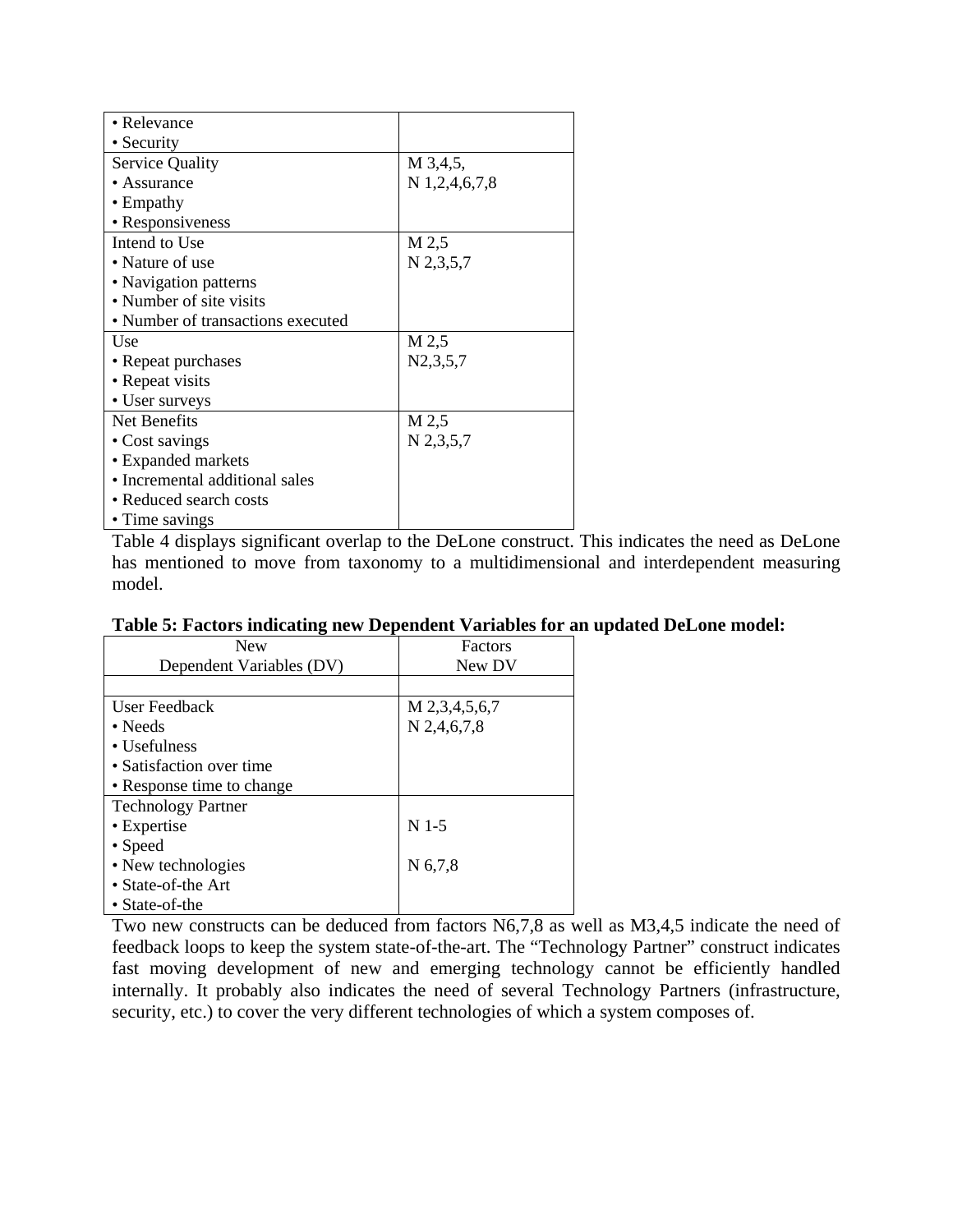| Missing                  | Factors |
|--------------------------|---------|
| Dependent Variables (DV) | New DV  |
|                          |         |
| <b>Internal Teams</b>    |         |
| • Coordination           |         |
| $\bullet$ Training       |         |
| • Analysis               |         |
| • Continuation           |         |

#### **Table 6: Factors indicating new Dependent Variables for an updated DeLone model:**

Based on case study research one construct is missing. To analyze the current status, analyze user feedback, and coordinate actions internally, the "Technology Partner" is a vital construct to manage continuous IS success. It also promoted the idea of triangulating and validating research finding from several perspectives and motivation, instead of using a single research approach.

From the empirical data so fare the DeLone model can be extended as shown in Figure 2.



**Figure 2: Multidimensional and interdependent measuring model.** 

# **Conclusion**

As our findings show, conducting empirical system research that is able to reveal factors which in turn can be translated into understandable practical construct is vital to maintain IS success over time to enhance quality of work, encourages decentralization of authority by monitoring the performance, analyze complex problems and facilitates co-ordination of all departments.